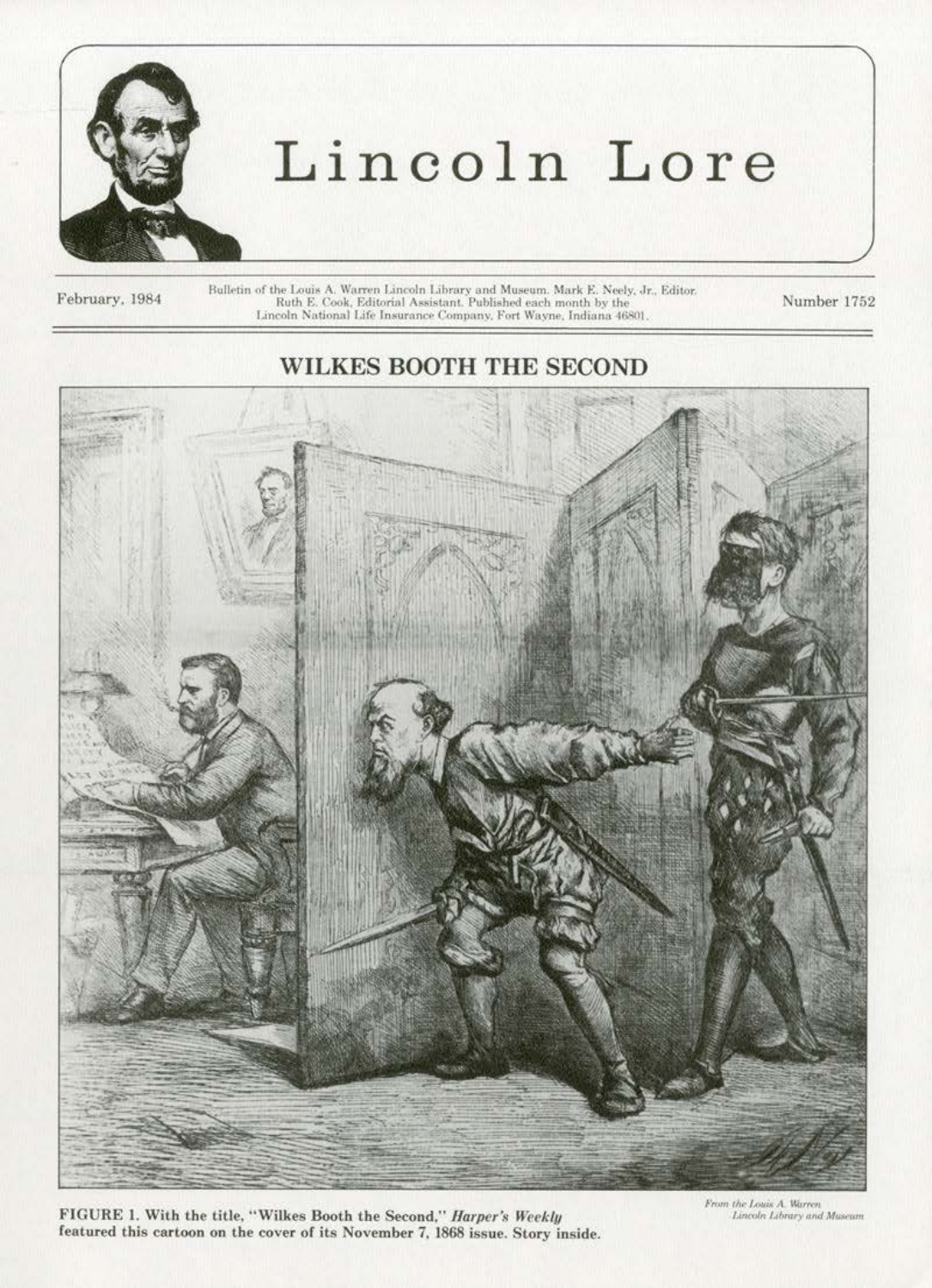In The Lincoln Murder Conspiracies, William Hanchett states that "the assassination seldom arose as an issue in national election campaigns" even immediately following the Civil War. Democrats railed against the "judicial murder" of Mary Surratt, and Republicans complained that the Democratic press had criticized Lincoln in terms bitter enough to encourage John Wilkes Booth's act. But, Hanchett argues, both parties' interests (and not any spirit of fair play in politics) quickly dictated silence on the issue.

Professor Hanchett is essentially correct, but he did overlook at least one startling instance of partisan exploitation of the assassination of Abraham Lincoln. On the cover of Harper's Weekly for November 7, 1868, appeared a cartoon showing two assassins in Shakespearean theatrical garb lying in wait behind a screen to murder Ulysses S. Grant. The assassins included the Democratic nominee for vice-president, Francis P. Blair, Jr. Horatio Seymour was the Democratic presidential nominee, and Grant, of course, was the Republican presidential candidate. A portrait of Lincoln hung behind Grant in the cartoon, while Grant penned his own peaceful motto beneath Lincoln's "with malice towards none and charity to all." The link with the recent presidential assassination was made complete by the cartoonist, Thomas Nast, who supplied the assassins, despite their sixteenth-century garb, with pistols that looked like John Wilkes Booth's infamous Deringer.

Republicans pointed the finger mainly at Blair, who was so beleaguered by the political opposition's distortions of his speeches that he took to reading them carefully from prepared texts in order to be able to produce the texts later to refute the inevitable charges. According to Harper's Weekly, Blair did not say in so many words that Grant would be assassinated if he won the election, but he did suggest that Grant would never leave the White House alive because he would establish a military despotism and meet the inevitable fate of tyrants. "Now in every country," Harper's Weekly argued, "there are plenty of men who consider it right and praiseworthy to assassinate tyrants; and when, speaking to a crowd of which the most considerable element was that of the rebels who rejoiced in the murder of Mr. LINCOLN, General BLAIR paints General GRANT as a despot who will subvert the government. and establish himself permanently in the White House, he can no more escape the responsibility for the kind of interpretation that will inevitably be placed upon his words than Mr. SEYMOUR can shuffle off the responsibility involved in saying to a mob in the city of New York. that a mob may urge the plea of military necessity as well as a government." The reference to Seymour recalled a controversial speech he made in 1863 to calm the draft rioters. Harper's Weekly also quoted a statement from the New York Democrat of October 13, 1868: "If he [Grant] is elected by unfair means, or use of illegal power-if he does not receive a majority of the three hundred and seventeen votes of the Electoral College fairly cast-if he seeks to override a majority in America, he dies before his term of office shall one-fourth expire, and the party that would unjustly elevate him to power shall be strangled in the blood it cries for."

Unlike his more circumspect and politic brother Montgomery, who had served in Lincoln's cabinet, Frank Blair (as he was called) was explosive and quickly gained a reputation as an advocate of political violence. On June 30, 1868, he had written a letter to James O. Broadhead, saying that the only way to stop Radical Reconstruction was for a Democratic "Presidentelect to declare these [congressional Reconstruction] acts null and void, compel the army to undo its usurpations at the South, disperse the carpetbag State governments, allow the white people to reorganize their own governments and elect Senators and Representatives." Presidents, of course, have no power to void congressional acts, and presidents-elect have no powers whatever. The letter was, justifiably, regarded widely as incendiary.

When, on the strength of the Broadhead letter, Republican journalists termed the Democratic party "the party of violence," they accomplished much for their cause. They called to mind Blair's alleged hints at assassination, they reminded



From the Louis A. Warren Lincoln Library and Morrow

FIGURE 2. Seymour's speech to New York's draft rioters in cartoon.

voters of Seymour's alleged pandering to the draft rioters, and they took the focus off Grant as a man whose profession was. in fact, violence. They appealed to the most fundamental longing of the war-weary American people after the Civil War: their longing for peace.

The assassination charge was what we would call today a political "dirty trick," sprung, as such tricks usually are, so near election day that the victim had no time in which to refute the charge. Such events remind modern Americans of the era when political mud-slinging knew no gentlemanly bounds and the violence of political rhetoric was unbridled. The campaign tactics of 1868 also reveal how doubtful the outcome of that campaign really was. Despite Grant's apparently enormous popularity as the military savior of the Union, he polled less than 53% of the popular vote. The politicians must have sensed the odds and therefore pulled every trick out of their bag.



From the Louis A. Warren<br>Lincoln Library and Museum

FIGURE 3. The man behind the Ku Klux veil: Frank Blair.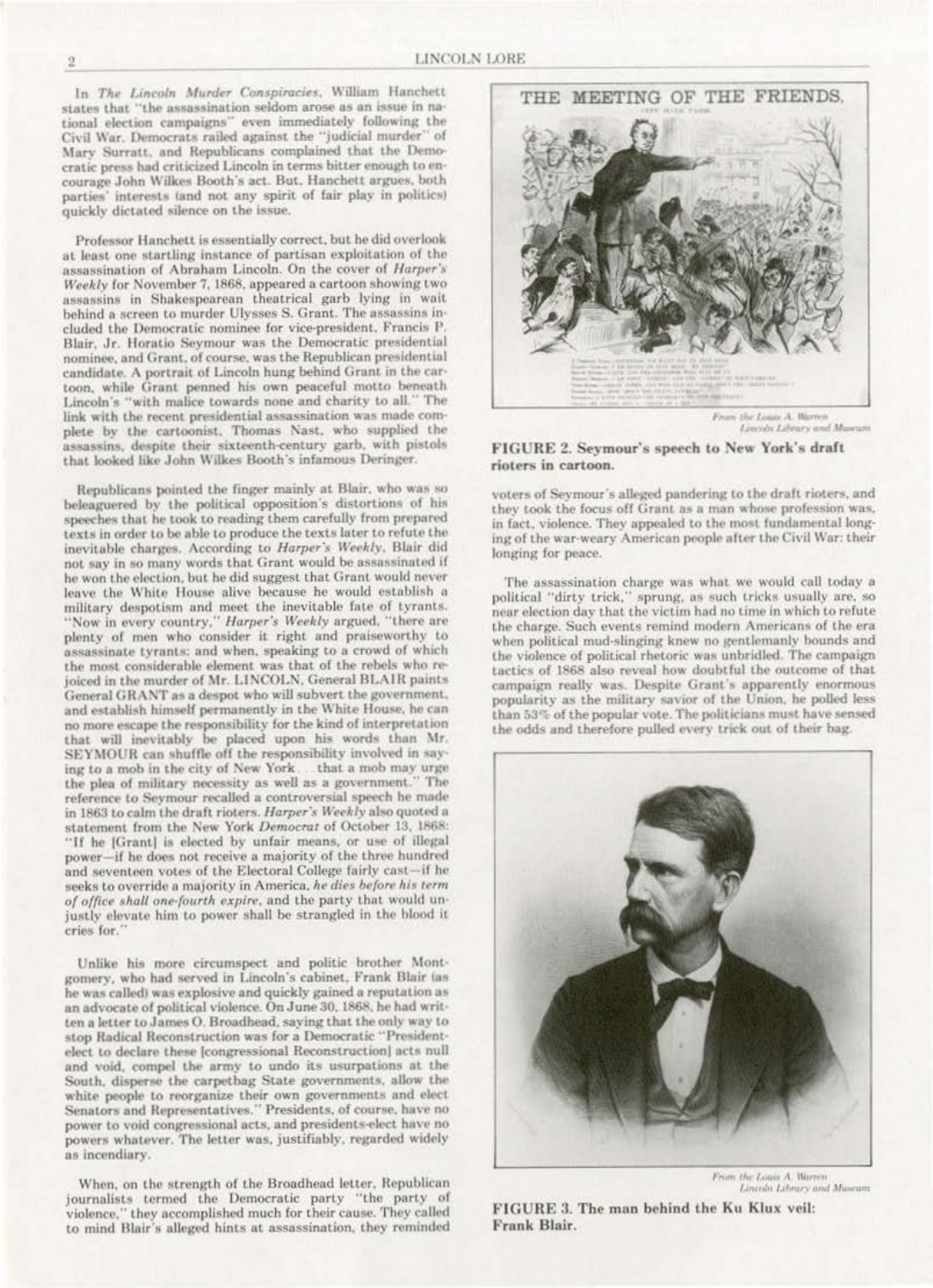## **AN IMPORTANT ANNOUNCEMENT**

James M. McPherson, Edwards Professor of American History at Princeton University, will present the eighth annual R. Gerald McMurtry Lecture on Thursday, May 9, 1985. Professor McPherson's subject will be "How Lincoln Won the War with Metaphors."

Professor McPherson is among the foremost authorities on the Civil War and Reconstruction. Symbolic of this status is his designation as the author of the forthcoming volume covering the period 1846 to 1865 in the distinguished Oxford History of the United States.

Born October 11, 1936, in Valley City, North Dakota, James McPherson received his B.A. in 1958 from Gustavus Adolphus College. He earned his Ph.D. in American history at Johns Hopkins University in 1963. He has taught at Princeton University since 1962 and has been a full professor there for thirteen years.

Professor McPherson is the author of five books. The Struggle for Equality: Abolitionists and the Negro in the Civil War and Reconstruction (Princeton University Press, 1964) won an Ansfield-Wolf Award in race relations. The Negro's Civil War: How American Negroes Thought and Felt during the War for the Union, first published in 1965, was released in a second edition by the University of Illinois Press in 1982. Marching Toward Freedom: Negroes in the Civil War (Knopf, 1968) was followed by The Abolitionist Legacy: From Reconstruction to the NAACP (Princeton University Press, 1975), a sequel to his first book. Ordeal by Fire: The Civil War and Reconstruction (Knopf, 1982) is a superb text book.

Professor McPherson is also coauthor or co-editor of Blacks in America: Bibliographical Essays (Doubleday, 1971) and Region, Race, and Reconstruction: Essays in Honor of C. Vann Woodward (Oxford University Press, 1982), and he has written dozens of articles for journals.

All of Professor McPherson's works are noted for their clarity in style and argument, their depth of research, and their

generally judicious nature-traits which have made for durability and genuine influence.

The lecture will be held at 8:00 p.m. in the Pike Room of the Grand Wayne Center, 120 West Jefferson Boulevard, Fort Wayne, Indiana (within easy walking distance of the Louis A. Warren Lincoln Library and Museum). For information, please call Ruth Cook at 219-427-3031



From the Louis A. Warren<br>Lincoln Library and Museum

#### FIGURE 4. Professor James M. McPherson.

### THE TRUSTEES OF THE GEORGETOWN UNIVERSITY LIBRARY ASSOCIATES

invite you to the opening of an exhibition THIS ONE MAD ACT with a lecture by John K. Lattimer, M.D.

THE LINCOLN ASSASSINATION: A REAPPRAISAL

Sunday, April 14, 1985 at 2:30 p.m. in the auditorium of the Intercultural Center Georgetown University Campus

The Special Collections Division will open a major exhibition to commemorate the 120th anniversary of the assassination of President Abraham Lincoln. Original documents and artifacts-many never before exhibited-will be shown, including items drawn from private collections as well as from the Library's own noted holdings. Among the featured objects are two of the nooses used at the execution of the conspirators; the key to Box 7 of Ford's Theatre; and a remarkable letter by Secretary of War Edwin Stanton declining to deliver an address to the memory of Abraham Lincoln.

The exhibition will be inaugurated by a slide-illustrated lecture by John K. Lattimer, M.D., Professor Emeritus at the College of Physicians & Surgeons of Columbia University. A distinguished speaker, Dr. Lattimer is author of Kennedy and Lincoln: Medical and Ballistic Comparisions of Their Assassinations (1980).

A reception will follow in the administrative suite of Lauinger Library (fifth floor), and the exhibit will be held in the adjacent Gunlocke Room.

> R.S.V.P. by April 10th if attending. Phone 625-3230 (9 a.m.-5 p.m. Monday-Friday).

Parking is available in the Prospect Street parking lot beyond 37th Street.